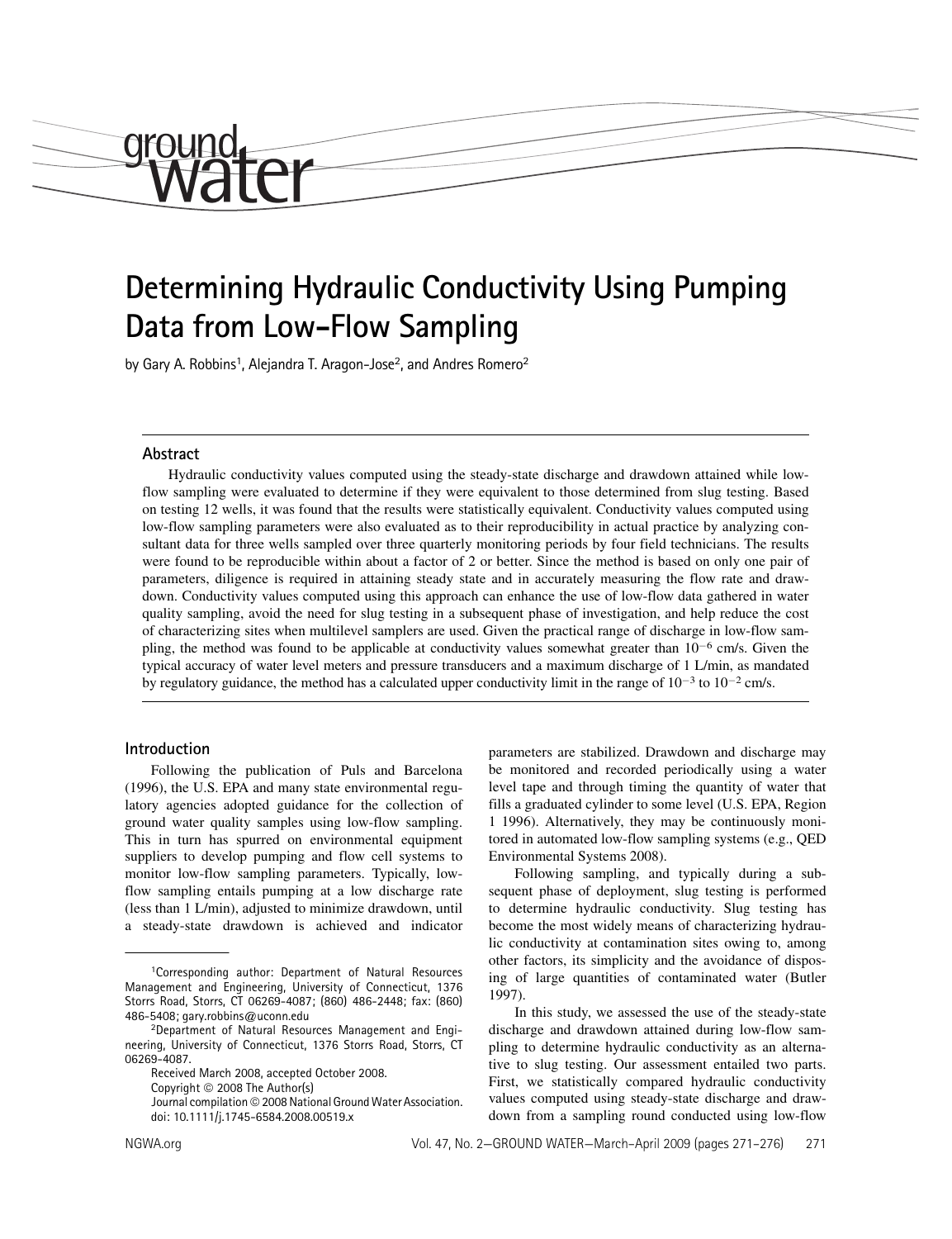sampling with previously determined slug test results. Second, to assess reproducibility under real world conditions, we analyzed data from field notes obtained from a consulting firm that had been recorded by four different field technicians who collected samples at three wells over three quarterly rounds of sampling. If results were found to be comparable to that of slug tests and reproducible, one could avoid an additional phase of deployment to determine hydraulic conductivity. Furthermore, it would enhance the value of low-flow sampling data. It would provide hydraulic conductivity values indicative of conditions during the time of water quality sampling. It would provide a convenient method for monitoring changes in hydraulic conductivity values owing to, among other causes, alterations in ground water geochemistry induced by remediation methods (e.g., Johnson et al. 2008). Such a method would also be a means of reducing effort and cost associated with conducting enhanced site investigations that entail the use of multilevel well clusters.

# Methodology

Useful formulas for analyzing steady-state flow to wells are shown in Figure 1. The formula from Dachler (1936) is based on flow to a line source that partially extends downward or upward from an impermeable boundary. Equipotential surfaces form semiellipsoids. The formula provides an approximate solution for a cylindrical intake where  $L$  is much greater than  $R$ . The full ellipsoid formula was presented by Hvorslev (1951) by applying mirror imaging to the Dachler equation. Flow lines and

equipotential surfaces are symmetrical with respect to the horizontal plane through the center of the intake. In this case, equipotential surfaces form full ellipsoids. The solution is approximate for a cylindrical intake where  $L$  is much greater than D. It applies to the case where the well screen is fully submerged and surrounded by uniform material. It should be recognized that these formulas form the bases for the Hvorslev slug test equations derived by equating Q to  $\pi r_{c}^{2} \frac{dh}{dt}$  (where  $r_c$  is the radius of the riser, and dh/dt is the rate of change in water level in the riser) and integrating the head as a function of time. The equation from Muskat (1937) is applicable to radial flow to a fully penetrating well. It is also applicable to a partially penetrating well, where one assumes formation anisotropy constrains flow to radial flow. The equation from Muskat (1937, figure 12, case 9) was used by Hvorslev (1951) to derive a slug test relation for radial flow. The slug test form of the radial flow model is generally referred to as the Bouwer and Rice equation, following their work to derive a means to estimate  $R<sub>e</sub>$  and to correct for backfill zone drainage and recovery (Bouwer and Rice 1976; Bouwer 1989). Their method to derive  $R_e$  is applicable in solving the Muskat equation.

Henebry and Robbins (2000) developed a linear regression approach to determining hydraulic conductivity using the equations in Figure 1. Their method involved conducting pumping at three or more flow rates to determine corresponding steady drawdowns. The pairs of drawdown and discharge data were then regressed and hydraulic conductivity values determined from the slopes of the discharge-drawdown curves. Using this approach, Bartlett et al. (2004) compared hydraulic conductivity



Figure 1. Constant flow rate models.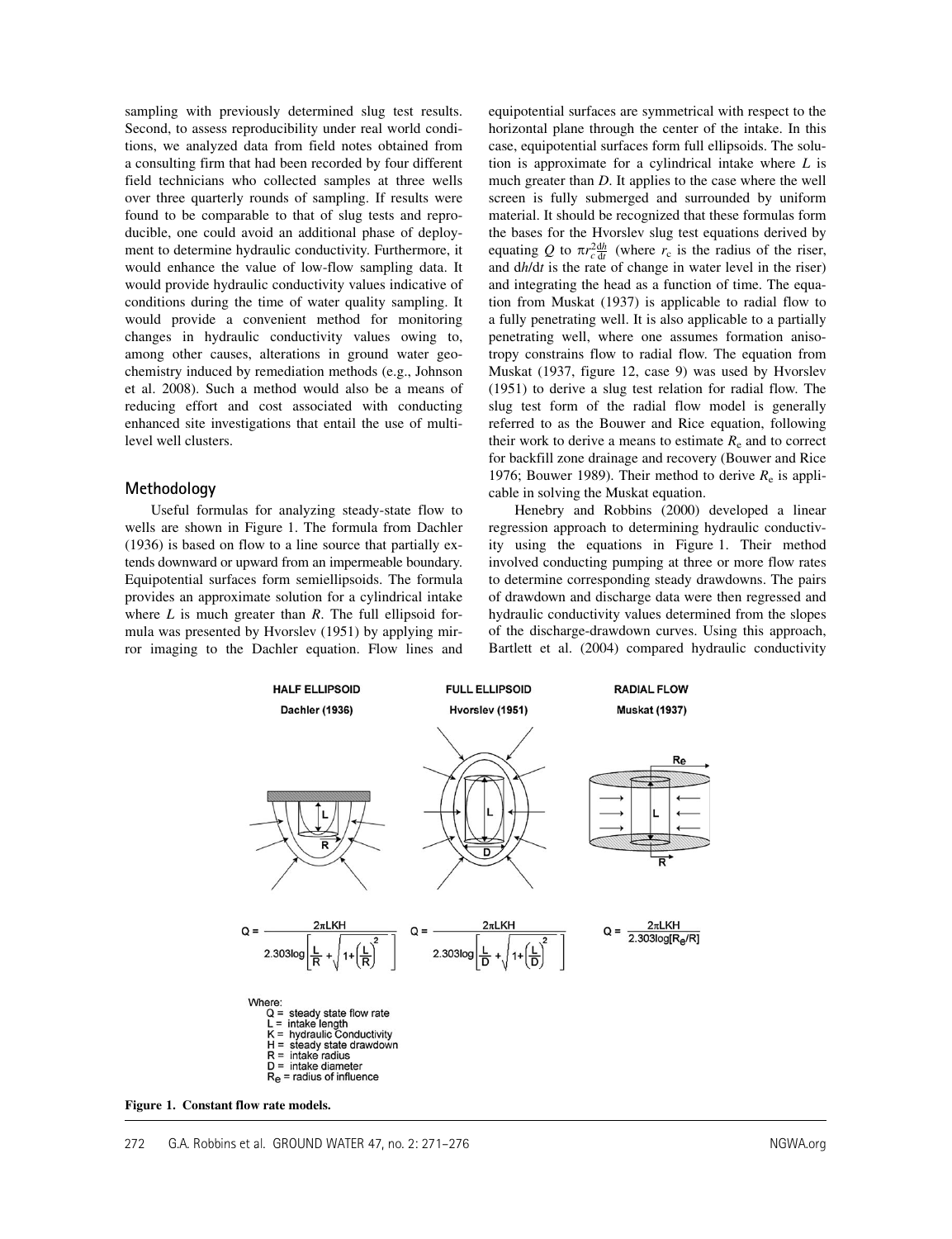values derived from slug tests and steady-state pumping tests. They showed that hydraulic conductivity results obtained by steady-state pumping (13 tests that entailed at least 3 flow rates each) were statistically equivalent to slug test results (92 tests) in the same wells based on an analysis of variance .

In this study, a single pair of steady-state drawdown and discharge data attained during low-flow sampling is substituted directly into the equations in Figure 1, along with the well parameters, to compute hydraulic conductivity. Given the use of a single pair of values, the method is heavily dependent on achieving steady-state conditions and the accuracy of discharge and drawdown determinations.

# Study Sites

#### Water Resources Field Station, Storrs, Connecticut

The Water Resources Field Station (WRFS) is located on the University of Connecticut campus, in Storrs, Connecticut, and used for training and research. The overburden at the site is characterized by a fine sandy confined aquifer overlain by clay and underlain by crystalline bedrock. Table 1 lists the pertinent properties of wells used in this study.

They are a combination of direct push and hollow stem auger wells, with sand packs or prepacks. With the exception of WRFS-1 and WRFS-6, the slug tests were performed prior to this study. Well WRFS-1 was tested using a Geoprobe™ Systems Pneumatic Slug Test Kit because of its high hydraulic conductivity. WRFS-6 was tested in a similar manner as the other wells. The slug tests were either slug-out or slug-in tests. They were timed with a stopwatch and water levels periodically monitored with a water level tape. The results are summarized in Table 2. The data were analyzed using either

|                                                      |                                                 |                                      | Table 1<br><b>WRFS Well Specifications</b> |                   |                     |
|------------------------------------------------------|-------------------------------------------------|--------------------------------------|--------------------------------------------|-------------------|---------------------|
| Well                                                 | Casing<br><b>Inner</b><br>Radius,<br>$R_c$ (cm) | <b>Intake</b><br>Radius,<br>$R$ (cm) | <b>Screen</b><br>Length,<br>L(m)           | Install<br>Method | Well<br><b>Type</b> |
| WRFS-1                                               | 0.95                                            | 2.53                                 | 1.22.                                      | DP                | Sand pack           |
| WRFS-2                                               | 0.95                                            | 2.53                                 | 0.610                                      | DP                | Sand pack           |
| WRFS-3                                               | 0.95                                            | 2.53                                 | 1.676                                      | DP                | Sand pack           |
| WRFS-4                                               | 0.95                                            | 2.53                                 | 1.219                                      | DP                | Sand pack           |
| WRFS-5                                               | 1.14                                            | 1.91                                 | 0.305                                      | DP                | Prepack             |
| WRFS-6                                               | 0.95                                            | 2.53                                 | 0.914                                      | DP                | Prepack             |
| WRFS-7                                               | 2.53                                            | 10.15                                | 2.743                                      | <b>HSA</b>        | Sand pack           |
| WRFS-8                                               | 5.08                                            | 12.71                                | 2.743                                      | <b>HSA</b>        | Sand pack           |
| WRFS-9                                               | 0.95                                            | 2.53                                 | 1.067                                      | DP                | Sand pack           |
| <b>WRFS-10</b>                                       | 0.95                                            | 2.53                                 | 1.372                                      | DP                | Sand pack           |
| <b>WRFS-11</b>                                       | 1.27                                            | 2.70                                 | 0.305                                      | DP                | Prepack             |
| <b>WRFS-12</b>                                       | 1.27                                            | 2.70                                 | 1.219                                      | DP                | Prepack             |
| WRFS-13                                              | 1.27                                            | 2.70                                 | 0.610                                      | DP                | Prepack             |
| Note: $DP =$ direct push; $HSA =$ hollow stem auger. |                                                 |                                      |                                            |                   |                     |

|                | Table 2<br><b>WRFS Slug Test Results</b> |                      |
|----------------|------------------------------------------|----------------------|
| Well           | <b>Test Type</b>                         | $K \, \text{(cm/s)}$ |
| WRFS-1         | Pneumatic slug in                        | 3.18E-03             |
| WRFS-2         | Slug in                                  | 1.99E-04             |
| WRFS-3         | Slug out                                 | 4.38E-05             |
| WRFS-4         | Slug out                                 | 1.18E-04             |
| WRFS-5         | Slug in                                  | 4.94E-04             |
| WRFS-6         | Slug out                                 | 8.26E-05             |
| WRFS-7         | Slug out                                 | 2.78E-04             |
| WRFS-8         | Slug out                                 | 2.81E-04             |
| WRFS-9         | Slug in                                  | 2.55E-04             |
| <b>WRFS-10</b> | Slug out                                 | 3.25E-04             |
| <b>WRFS-11</b> | Slug out                                 | 3.20E-04             |
| <b>WRFS-12</b> | Slug in                                  | 2.16E-06             |
| <b>WRFS-13</b> | Slug out                                 | 6.10E-05             |

the Hvorslev or the Bouwer and Rice slug test equations, depending on whether the aquifer was partially or fully screened, respectively. In the latter case,  $R_e$  was obtained for fully penetrating screen intervals using the empirical relation developed by Bouwer and Rice, which relates well and aquifer properties to  $R_e$  by an expression that incorporates an empirical coefficient " $C$ ." Values for " $C$ " were computed from the polynomial fit function developed by Van Rooy (1988) as reported in Butler (1997, 109).

Water quality sampling was conducted by low-flow sampling using a peristaltic pump connected to a Geotech Environmental Flowcell/Flowblock for measuring indicator parameters. Periodically, drawdown and discharge were determined using a water level tape and through timing the amount of water pumped to a graduated cylinder over a period of time. In the case of well WRFS-1, water levels were monitored using the pressure transducer from the pneumatic slug test kit. Low-flow drawdown and flow rate were substituted into the steady-state versions of the flow models used in analyzing the slug test data.

#### Central Connecticut Quarterly Monitoring Wells

Field notes were obtained from a consulting firm for a site in central Connecticut undergoing contaminant remediation and monitoring. Data were extracted for three wells that had been sampled over three quarterly monitoring periods by four different field technicians. The wells were all drilled by hollow stem auger drilling. Table 3 lists pertinent well properties. In this case, the wells were screened in a glaciofluvial silty sand deposit and were bottomed on an underlying low-permeable till. Values for  $R_e$  were computed using the same approach described previously for the WRFS. The water levels and discharge were also determined by the field technicians in a similar manner as previously described for the WRFS. The shallow well was pumped with a peristaltic pump, whereas the others were pumped with a submersible pump.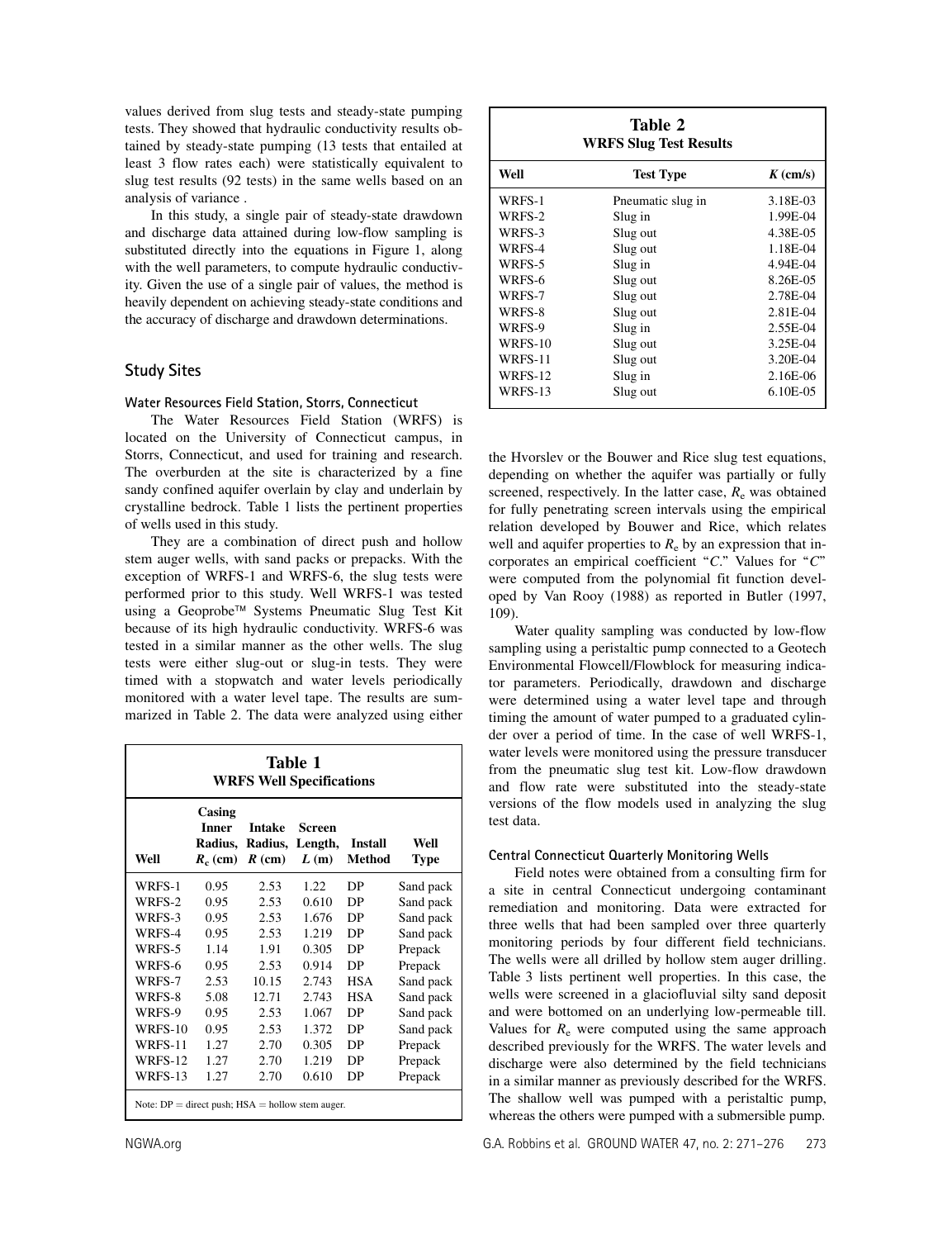| <b>Central Connecticut Monitoring Wells</b> | Table 3  |          |                 |
|---------------------------------------------|----------|----------|-----------------|
| <b>Well Specification</b>                   | Well 3-5 | Well 6-1 | <b>Well 6-3</b> |
| Polyvinyl chloride casing<br>diameter (cm)  | 5.08     | 5.08     | 5.08            |
| Boring radius (cm)                          | 11.43    | 11.43    | 11.43           |
| Screen length (m)                           | 3.048    | 6.096    | 6.096           |
| Depth to well<br>bottom(m)                  | 7.742    | 23.012   | 23.012          |

# **Results**

Table 4 summarizes the results of the low-flow hydraulic conductivity determinations at the WRFS. Well WRFS-12 had the lowest permeability based on slug testing. The well never achieved steady-state flow during low-flow sampling, even when the pumping rate was lowered to a minimum achievable rate of about 30 mL/min. Figure 2 shows a scatter plot of the steady state and slug test results with a regression line. The data are highly correlated. Hydraulic conductivity values determined from the two methods for 11 out of the 12 wells tested were within a factor of 2. The hydraulic conductivity value for the remaining well was within a factor of 3 to 4. Table 5 is a summary comparison. In terms of characterizing aquifer conditions, both methods provided about the same mean values and have similar frequency distributions. Based on probability plots, the data approximate normal distributions. Using Minitab<sup>™</sup> software, a paired t-test was performed to compare the pairs of hydraulic conductivity determinations. Within a confidence interval of 95%, there was no significant difference.

Table 6 summarizes the hydraulic conductivity values determined from the low-flow sampling data collected at the three monitoring wells in central Connecticut. The hydraulic conductivity values were found to be highly reproducible at each well over the three rounds of



Figure 2. Comparison of low-flow and slug test hydraulic conductivity values.

sampling, despite two of the wells being sampled by different field technicians at each sampling round. Data precision as revealed by the percent relative standard deviation values (100  $\times$  standard deviation/mean) was high. That is, the conductivity values for each well were better than or within a factor of 2. The results for well 6-3 showed more scatter. This likely resulted from errors in determining the low pumping rate and small amount of drawdown attained during the June 2007 sampling round.

# **Discussion**

The results demonstrate that low-flow sampling data can provide hydraulic conductivity values that are comparable to those based on slug testing. Furthermore, the results were found to be highly reproducible in practical application. Since the method is based on a single pair of determinations, it requires diligence in ensuring that steady state is achieved and in measuring the discharge and drawdown.

|                |                                                |                                     | Table 4<br><b>WRFS Low-Flow Hydraulic Conductivity Determinations</b> |                                         |                |            |
|----------------|------------------------------------------------|-------------------------------------|-----------------------------------------------------------------------|-----------------------------------------|----------------|------------|
| Well           | <b>Steady-State</b><br>Discharge, $Q$ (ml/min) | <b>Static Depth</b><br>to Water (m) | <b>Steady-State Depth</b><br>to Water (m)                             | <b>Steady-State</b><br>Drawdown, $H(m)$ | <b>Method</b>  | $K$ (cm/s) |
| WRFS-1         | 265                                            | Set to 0                            | 0.067                                                                 | 0.067                                   | Radial flow    | 2.41E-03   |
| WRFS-2         | 110                                            | 2.042                               | 2.533                                                                 | 0.491                                   | Radial flow    | 2.21E-04   |
| WRFS-3         | 55                                             | 0.640                               | 0.988                                                                 | 0.347                                   | Radial flow    | 7.63E-05   |
| WRFS-4         | 95                                             | 0.597                               | 0.884                                                                 | 0.287                                   | Radial flow    | 2.02E-04   |
| WRFS-5         | 55                                             | 0.396                               | 1.125                                                                 | 0.728                                   | Half ellipsoid | 2.16E-04   |
| WRFS-6         | 90                                             | 1.332                               | 1.878                                                                 | 0.546                                   | Radial flow    | 1.14E-04   |
| WRFS-7         | 135                                            | 0.677                               | 0.771                                                                 | 0.094                                   | Radial flow    | 3.26E-04   |
| WRFS-8         | 105                                            | 0.567                               | 0.646                                                                 | 0.079                                   | Radial flow    | 2.80E-04   |
| WRFS-9         | 90                                             | 0.512                               | 0.561                                                                 | 0.049                                   | Half ellipsoid | 9.56E-04   |
| <b>WRFS-10</b> | 95                                             | 0.533                               | 0.835                                                                 | 0.302                                   | Half ellipsoid | 2.52E-04   |
| WRFS-11        | 65                                             | 1.271                               | 1.734                                                                 | 0.463                                   | Half ellipsoid | 3.60E-04   |
| <b>WRFS-12</b> |                                                |                                     |                                                                       |                                         |                |            |
| WRFS-13        | 42.5                                           | 1.484                               | 1.999                                                                 | 0.515                                   | Radial flow    | 7.95E-05   |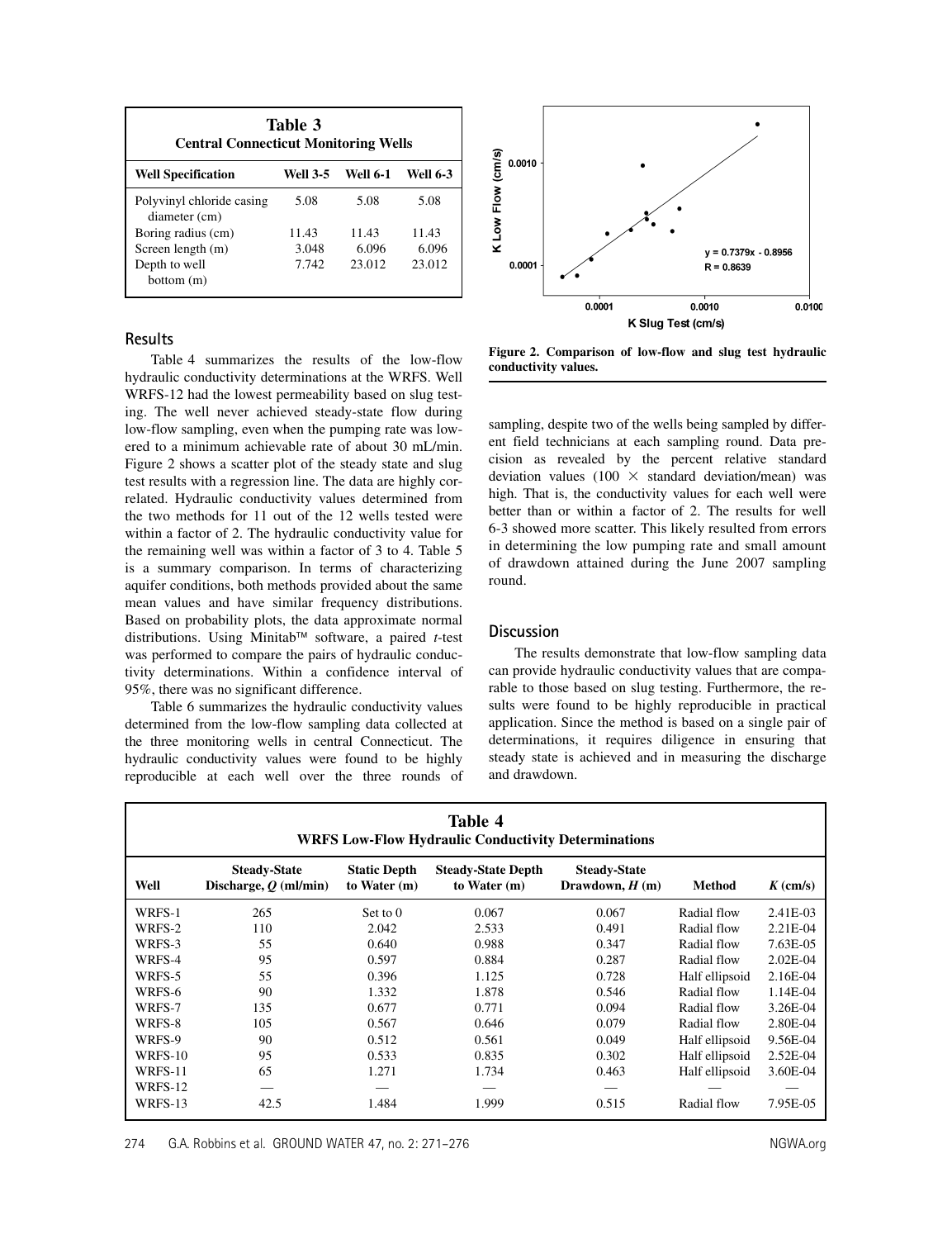| <b>Summary Comparison of Low-Flow and Slug Test</b>                                                                                                                                                  | Table 5<br><b>Hydraulic Conductivity Values</b> |                  |
|------------------------------------------------------------------------------------------------------------------------------------------------------------------------------------------------------|-------------------------------------------------|------------------|
| <b>Parameter</b>                                                                                                                                                                                     | <b>Low Flow</b>                                 | <b>Slug Test</b> |
| Mean $K$ (cm/s)                                                                                                                                                                                      | 4.91E-04                                        | 4.58E-04         |
| Standard deviation (cm/s)                                                                                                                                                                            | 8.63E-04                                        | 6.56E-04         |
| $SE$ mean $\langle$ cm/s $\rangle$                                                                                                                                                                   | 2.49E-04                                        | 1.89E-04         |
| Median $K \, \text{(cm/s)}$                                                                                                                                                                          | 2.67E-04                                        | 2.37E-04         |
| Minimum $K$ (cm/s)                                                                                                                                                                                   | 4.40E-05                                        | 7.60E-05         |
| Maximum $K$ (cm/s)                                                                                                                                                                                   | 3.18E-03                                        | 2.41E-03         |
| Note: Paired <i>t</i> -test results: $n = 12$ ; 95% CI for mean difference: $(-0.000178,$<br>0.000245); t-test of mean difference = 0 (vs. not = 0); t value = 0.35; p value =<br>$0.734$ : df = 11. |                                                 |                  |

The method has a number of practical limitations. Being based on the same equations as those commonly used in analyzing slug tests, the results hinge on the extent to which well and aquifer conditions match the mathematical models. As with slug testing, the results can also be influenced by skin effects, since little water is involved (Henebry and Robbins 2000). From a practical standpoint, in consideration of achieving steady-state drawdown at a high enough pumping rate to minimize the duration of sampling, the method appears applicable above a hydraulic conductivity greater than  $10^{-6}$  cm/s. Given the typical regulatory mandated maximum sampling rate of 1 L/min or less, in high-conductivity environments, one may not be able to accurately discern the amount of drawdown. A practical upper conductivity limit was calculated using the radial flow equation and a pumping rate of 1 L/min, assuming an accuracy of drawdown measurement with a water level tape of 0.6 cm. This resulted in a conductivity of about  $10^{-3}$  cm/s. If a sensitive pressure transducer is used to measure drawdown, one may push this upper limit higher into the  $10^{-3}$ to  $10^{-2}$  cm/s range.

The approach demonstrated in this study has two advantages over slug testing. For wells that are screened across the water table, slug test response is influenced by sand pack drainage and resaturation (Bouwer 1989; Binkhorst and Robbins 1998). This results in nonlog linear drawdown-time response that requires a subjective pick of which part of a multisegmented curve represents the formation. It also requires correcting for the effective well intake radius. The use of the low-flow data avoids this situation, since the sand pack will have drained to the steady-state drawdown. In high permeable environments, slug tests may exhibit oscillatory drawdown-time response (Butler 1997). This requires a complex method of analysis to determine the hydraulic conductivity, which entails the use of equations derived from those discussed here. If the steady-state, low-flow drawdown can be accurately measured, one can avoid this complex analysis.

It has long been argued that conventional site investigations can be highly misleading, owing to concentration averaging in typical monitoring wells (Robbins 1989;

|         |                                                   |                                                   |                                     |                                                                    |                                   | Central Connecticut Monitoring Well Low-Flow Hydraulic Conductivity Determinations |                              |                |            |                    |                                                     |                   |
|---------|---------------------------------------------------|---------------------------------------------------|-------------------------------------|--------------------------------------------------------------------|-----------------------------------|------------------------------------------------------------------------------------|------------------------------|----------------|------------|--------------------|-----------------------------------------------------|-------------------|
| Well    | Date                                              | <b>Steady-State</b><br>$Q$ (ml/min)<br>Discharge, | to Water (m)<br><b>Static Depth</b> | <b>Steady-State</b><br>$\widehat{\mathbf{g}}$<br>Depth to<br>Water | Steady-State<br>Drawdown,<br>H(m) | Length at Steady<br>Saturated Screen<br>State, L (m)                               | Technician<br>$\blacksquare$ | Model          | $K$ (cm/s) | $K$ (cm/s)<br>Mean | Deviation<br>Standard<br>$\left(\text{cm/s}\right)$ | $%$ RSD           |
|         | W $3-5$ December 2006                             |                                                   | 3.48                                | 4.45                                                               | 0.97                              | 3.05                                                                               |                              | Half ellipsoid | 4.64E-05   |                    |                                                     |                   |
|         | March 2007                                        | S                                                 | 3.36                                | 4.67                                                               | 1.30                              | 3.05                                                                               |                              | Half ellipsoid | 3.98E-05   |                    | 3.96E-05 6.87E-06                                   | $\overline{1}$    |
|         | June 2007                                         | 35                                                | 3.44                                | 4.86                                                               | 1.43                              | 3.05                                                                               |                              | Half ellipsoid | 3.27E-05   |                    |                                                     |                   |
| $W$ 6-1 | December 2006                                     | 380                                               | 14.48                               | 14.61                                                              | 0.13                              | $\frac{0}{2}$                                                                      |                              | Half ellipsoid | 5.89E-04   |                    |                                                     |                   |
|         | March 2007                                        | 380                                               | 14.40                               | 14.55                                                              | 0.16                              | 6.10                                                                               |                              | Half ellipsoid | 4.97E-04   |                    | 5.57E-04 5.18E-05                                   | ○                 |
|         | June 2007                                         | $\frac{1}{2}$                                     | 14.70                               | 14.75                                                              | 0.05                              | 6.10                                                                               |                              | Half ellipsoid | 5.83E-04   |                    |                                                     |                   |
|         | W $6-3$ December 2006                             | $\rm{S}00$                                        | 16.86                               | 17.91                                                              | 1.05                              | 4.95                                                                               |                              | Radial flow    | 7.34E-05   |                    |                                                     |                   |
|         | March 2007                                        | $_{200}$                                          | 16.75                               | 17.30                                                              | 0.55                              | 5.56                                                                               |                              | Radial flow    | 5.14E-05   |                    |                                                     | 45                |
|         | June 2007                                         | $\overline{20}$                                   | 17.16                               | 17.30                                                              | $\frac{14}{1}$                    | 5.56                                                                               |                              | Radial flow    | $1.24E-04$ |                    |                                                     |                   |
|         |                                                   |                                                   |                                     |                                                                    |                                   |                                                                                    |                              |                |            |                    |                                                     | 8.29E-05 3.72E-05 |
|         | Note: %RSD = percent relative standard deviation. |                                                   |                                     |                                                                    |                                   |                                                                                    |                              |                |            |                    |                                                     |                   |